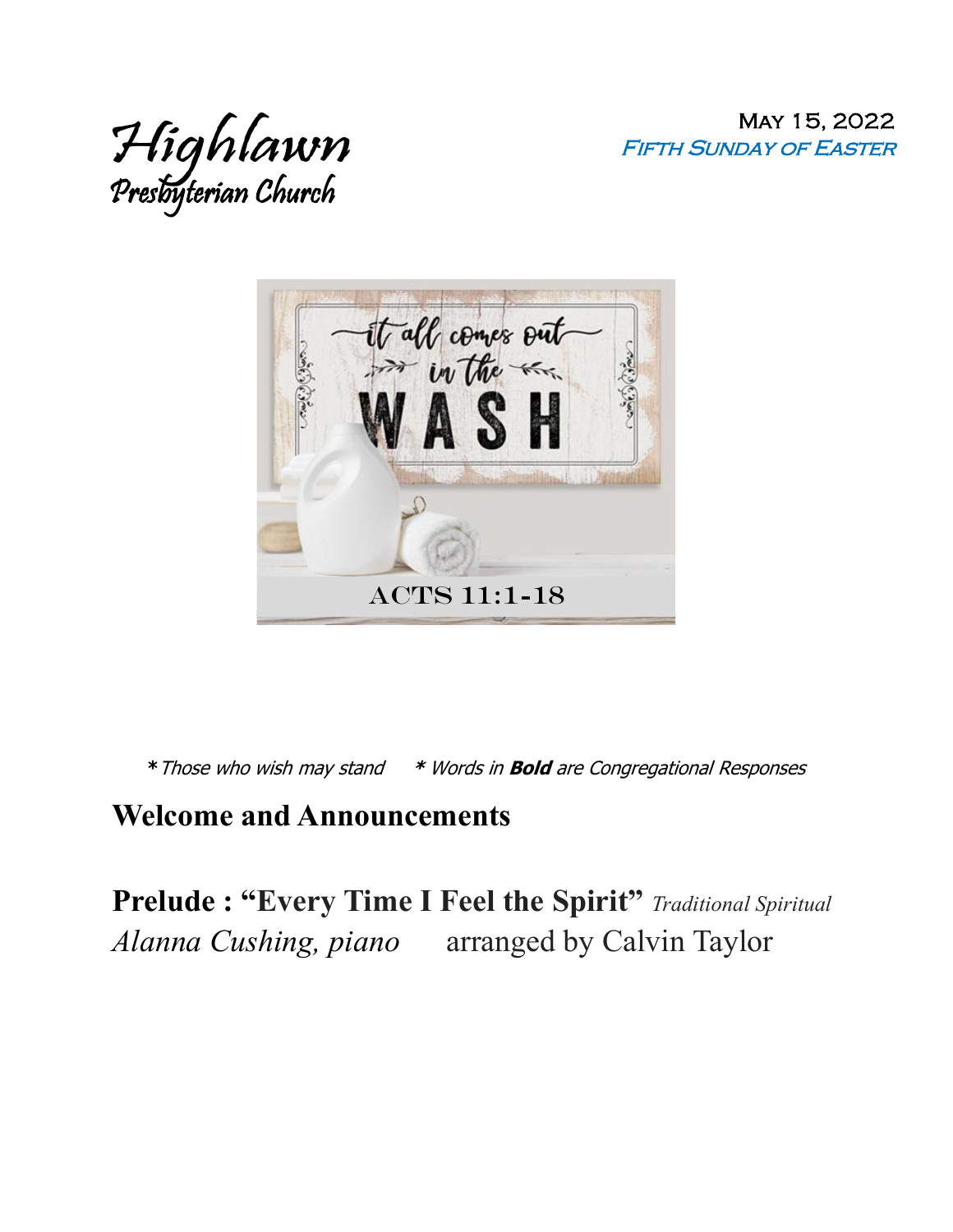# **\*CALL TO WORSHIP**

We gather in the name of the living Christ to worship God.

# **Surely, God is in this place and calls us to worship in spirit and in truth.**

God's love is for you and for all people everywhere.

**That we may share God's love and life, may we be renewed in the refreshing Spirit of the living Christ.** The living Christ is with us.

**Praise the Lord!**

# **\*Hymn #14 "For the Beauty of the Earth"**

1. For the beauty of the earth, for the glory of the skies, for the love which from our birth over and around us lies.

# *Refrain:*

Lord of all, to thee we raise this our hymn of grateful praise.

2. For the wonder of each hour of the day and of the night, hill and vale and tree and flower, sun and moon and stars of light, *Refrain*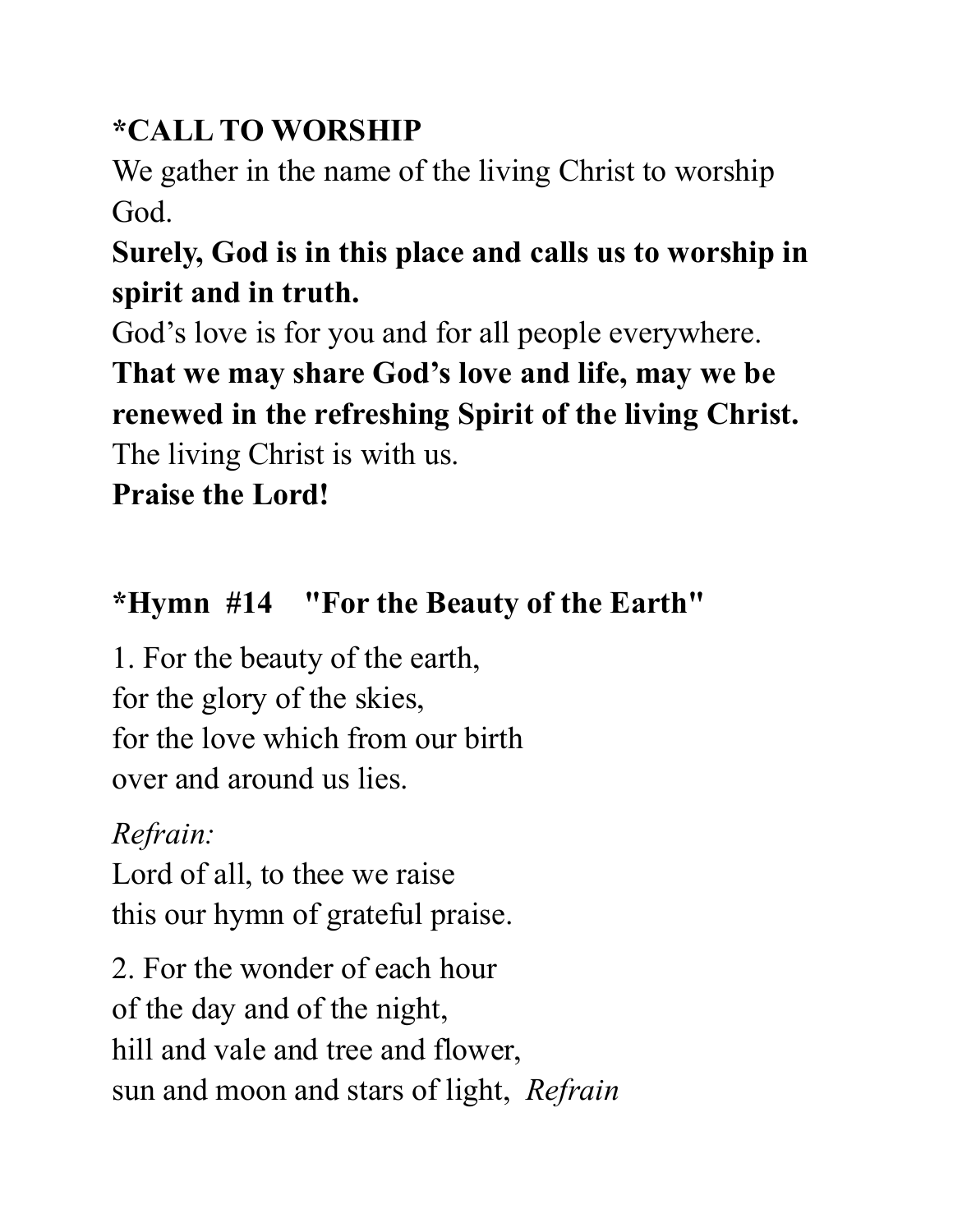3. For the joy of ear and eye, for the heart and mind's delight, for the mystic harmony linking sense to sound and sight, *Refrain*

4. For the joy of human love, brother, sister, parent, child, friends on earth, and friends above, for all gentle thoughts and mild, *Refrain*

5. For thyself, best gift divine, to the world so freely given, for that great, great love of thine, peace on earth and joy in heaven. *Refrain*

### **Call to Confession**

Let us come together in humility as we confess our sin before our God. We confess in boldness, assured that because of the mercy of Christ, we will be forgiven.

### **Prayer of Confession**

**O God, You who are always doing a new thing, we confess that we sometimes close windows against the fresh air of new ideas, against the noise of other people's worries,**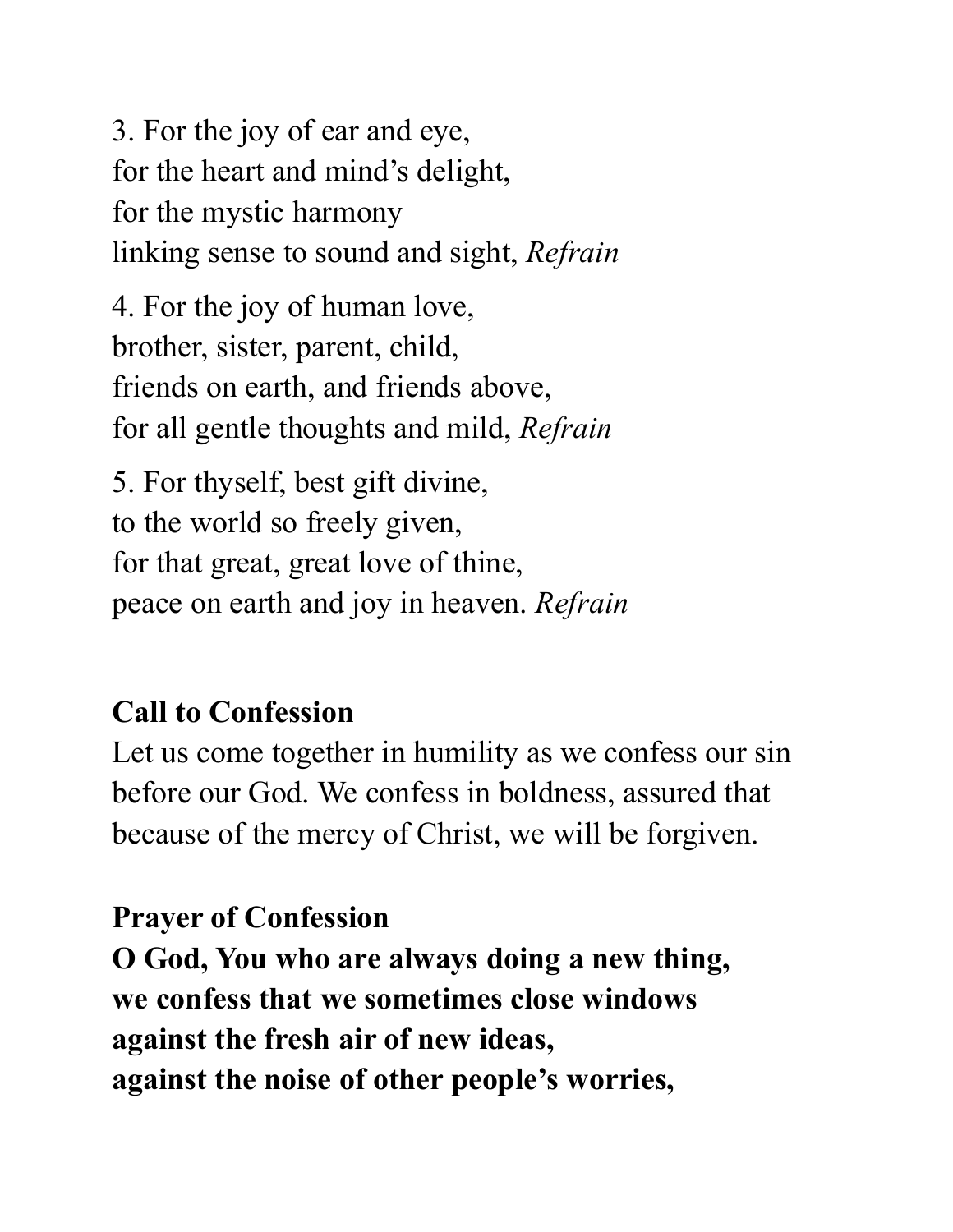**against the winds of change.**

**God of every place and time, we confess that we often draw the curtains against people who are different, against world news or community concerns.**

**Forgive us our insulation in our locked homes, our shuttered churches,** 

**the security systems on our hearts.** 

**Open up our lives,** 

#### **and let your Spirit blow through.**

(time for silent reflection and personal confession of sin)

#### **Declaration of Forgiveness**

Friends, this is the good news of the gospel: when we confess our sin before God, God is faithful and just and will forgive us our sins and cleanse us from all unrighteousness. Believe the good news: we are forgiven.

#### **Passing of the Peace**

The peace of Christ be with you. **And also with you.**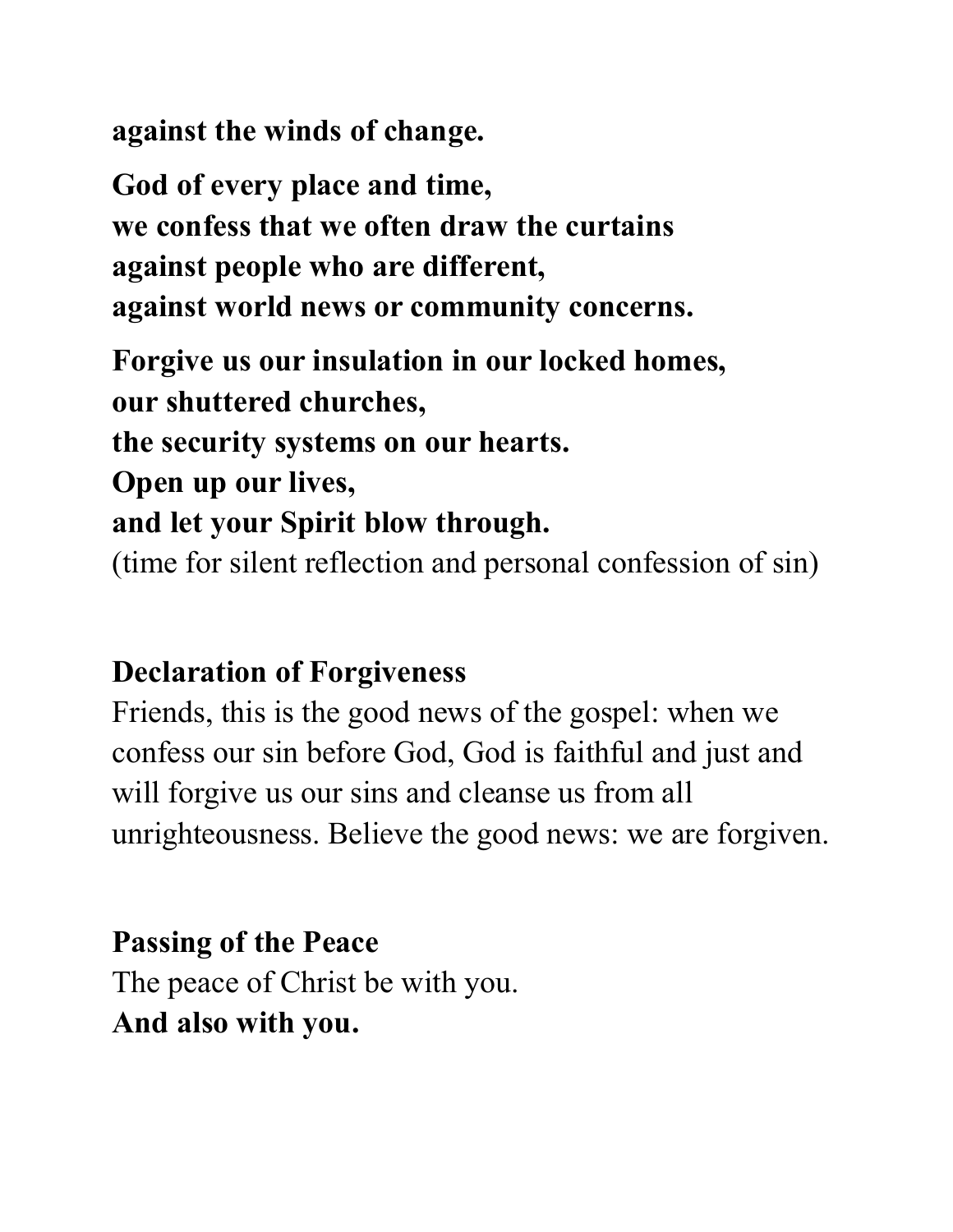#### **Time for Children and The Young-at-Heart**

*Sarah Specht—Director of Christian Education*

**Anthem: "O Come, Let Us Sing to the Lord"**

Lloyd Larson

**Scripture: Acts 11:1-18** 

# **Sermon: "It All Comes Out in the Wash " Rev. Sharon Bell**

# **\*Hymn #315 "In the Midst of New Dimensions" vs 1, 3 & 5**

1. In the midst of new dimensions, in the face of changing ways. Who will lead the pilgrim peoples wandering in their separate ways?

#### *Refrain:*

God of rainbow, fiery pillar, leading where the eagles soar, We your people, ours the journey now and ever, now and ever, now and ever more.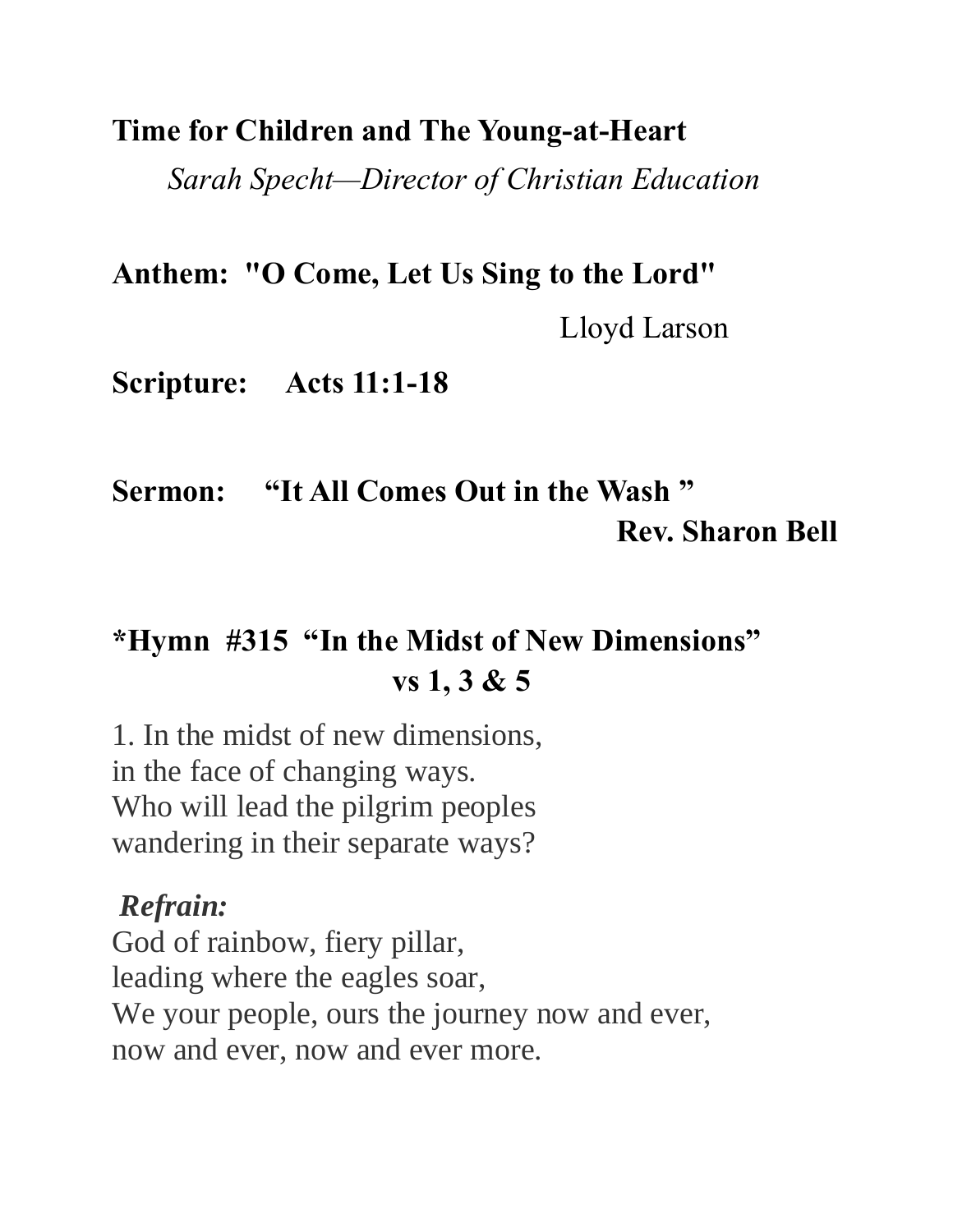3. As we stand a world divided by our own self seeking schemes, Grant that we, your global village might envision wider dreams. *Refrain*

5. Should the threats of dire predictions cause us to withdraw in pain, may your blazing phoenix spirit, resurrect the church again. *Refrain*

### **\*Offering**

## **Presenting God our tithes and offerings**

**\*Doxology #606 Praise God, from whom all blessings flow; Praise him all creatures here below; Praise him above, ye heavenly host; Praise Father, Son, and Holy Ghost. Amen.**

**Prayer of Thanks for the offering by God's people**

### **Sharing Concerns and Joys**

Please wait for one of the ushers to hand you a microphone so that all may be able to hear your prayer request. If you are joining by Zoom or Facebook– please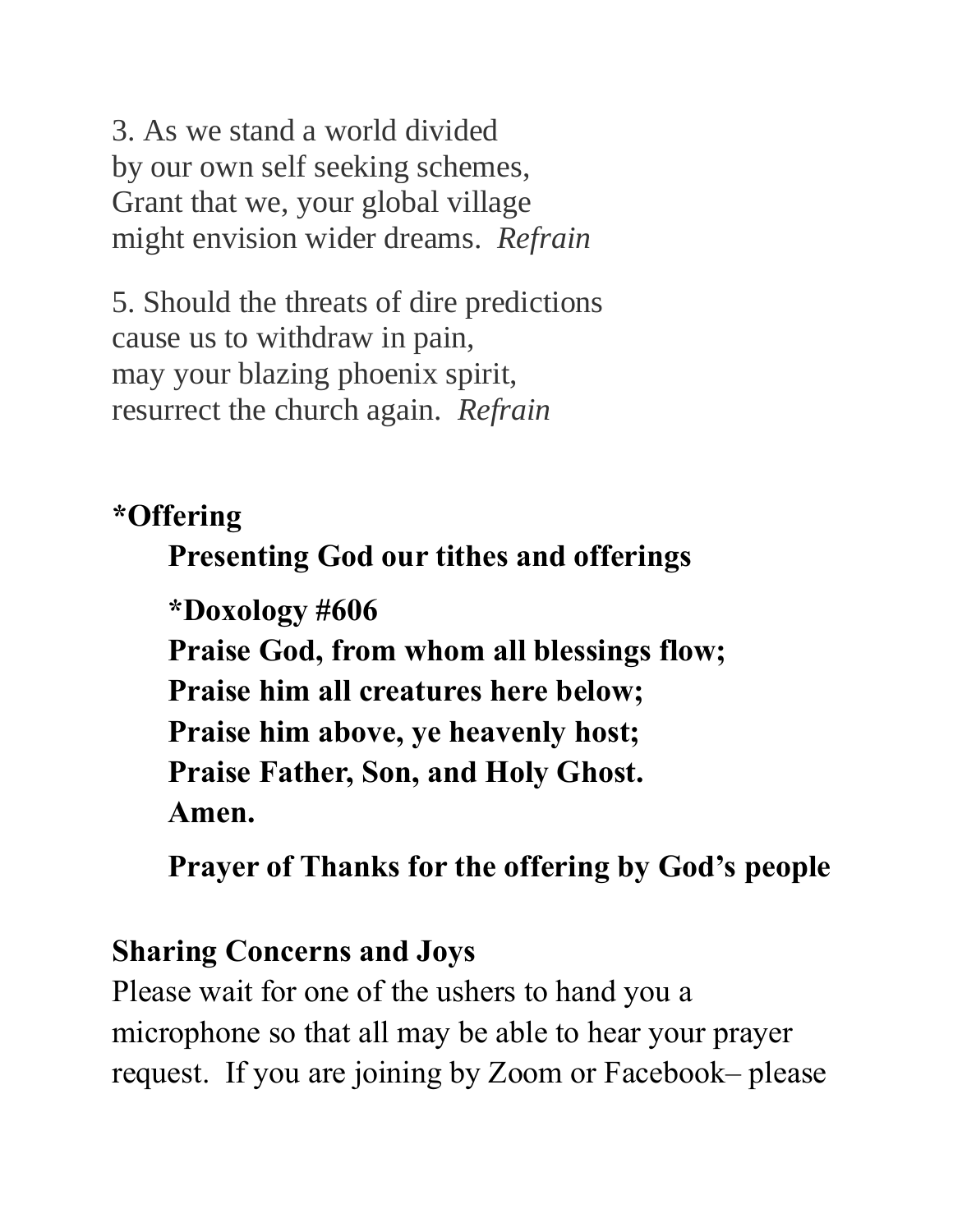send your prayer requests to the office at: office@highlawnpc.org

**Pastoral Prayer/The Lord's Prayer Our Father who art in heaven, hallowed be thy name, thy kingdom come, thy will be done, on earth as it is in heaven. Give us this day our daily bread; and forgive us our debts, as we forgive our debtors; and lead us not into temptation, but deliver us from evil. For thine is the kingdom, and the power, and the glory, forever. Amen.** 

**\*Affirmation of Faith**

**We believe in God above us, Creator of all things, sustainer of all life.**

**We believe in Christ beside us, Companion and friend, redeemer of all the broken pieces of our universe.**

**We believe in Spirit deep within us,**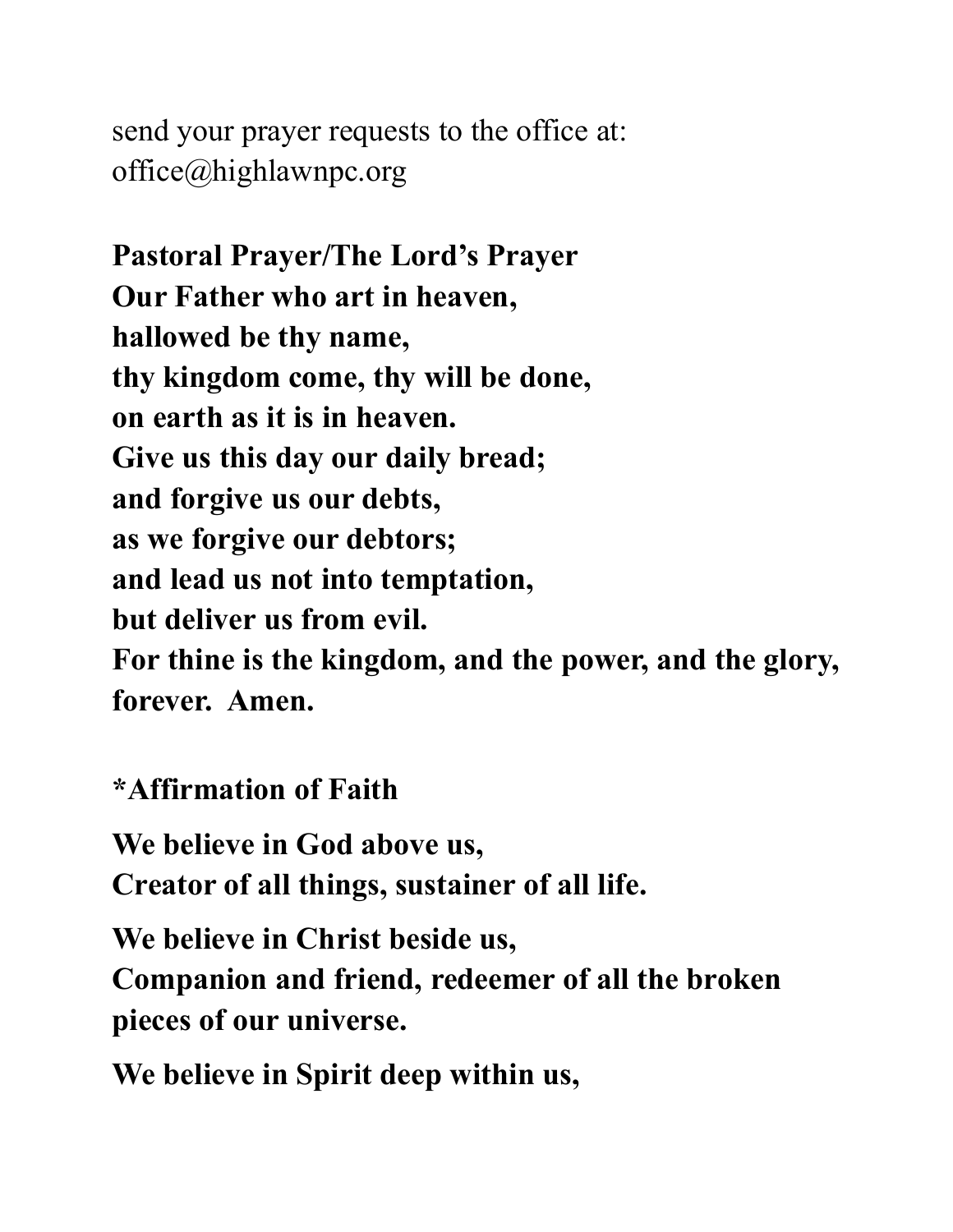**Advocate and guide, who lives with us eternally.**

**We believe in God's resurrection of the created world, Where all things are fixed, and all creation fits together in vibrant harmonies.**

**We believe in God above, beside, within, God yesterday, today and forever, the three in one, the one in three,**

**We believe in God.**

### **\*Hymn #749 "Come! Live in the Light!"**

1. Come, live in the light Shine with the joy and the love of the Lord! We are called to be light for the kingdom To live in the freedom of the city of God.

### *Refrain:*

We are called to act with justice; We are called to love tenderly; We are called to serve one another, To walk humbly with God.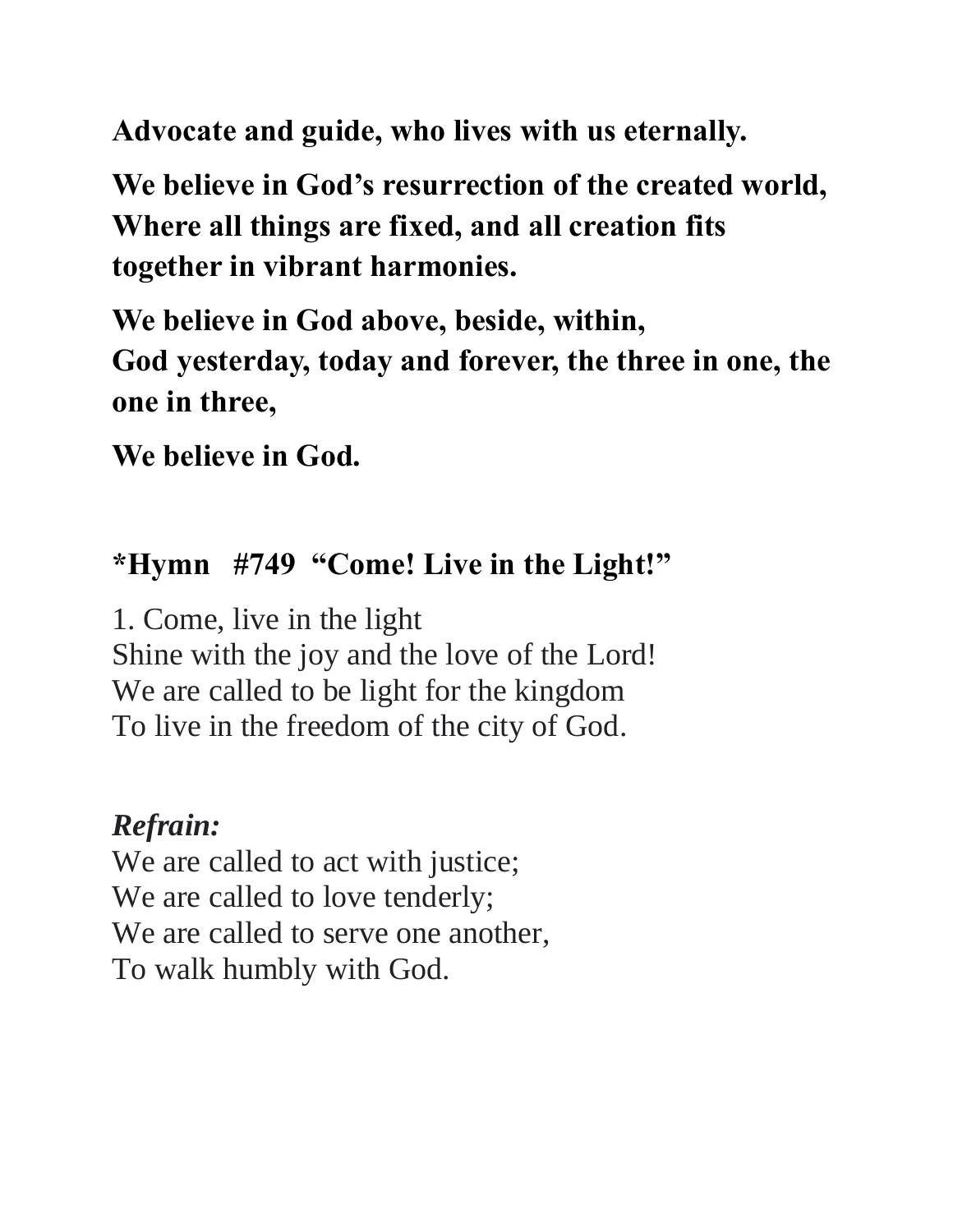2. Come, open your heart! Show your mercy to all those in fear! We are called to be hope for the hopeless So all hatred and violence will be no more. *Refrain*

3. Sing, sing a new song! Sing of that great day when all will be one! God will reign and we'll walk with each other As sisters and brothers united in love. *Refrain*

### **\*Benediction**